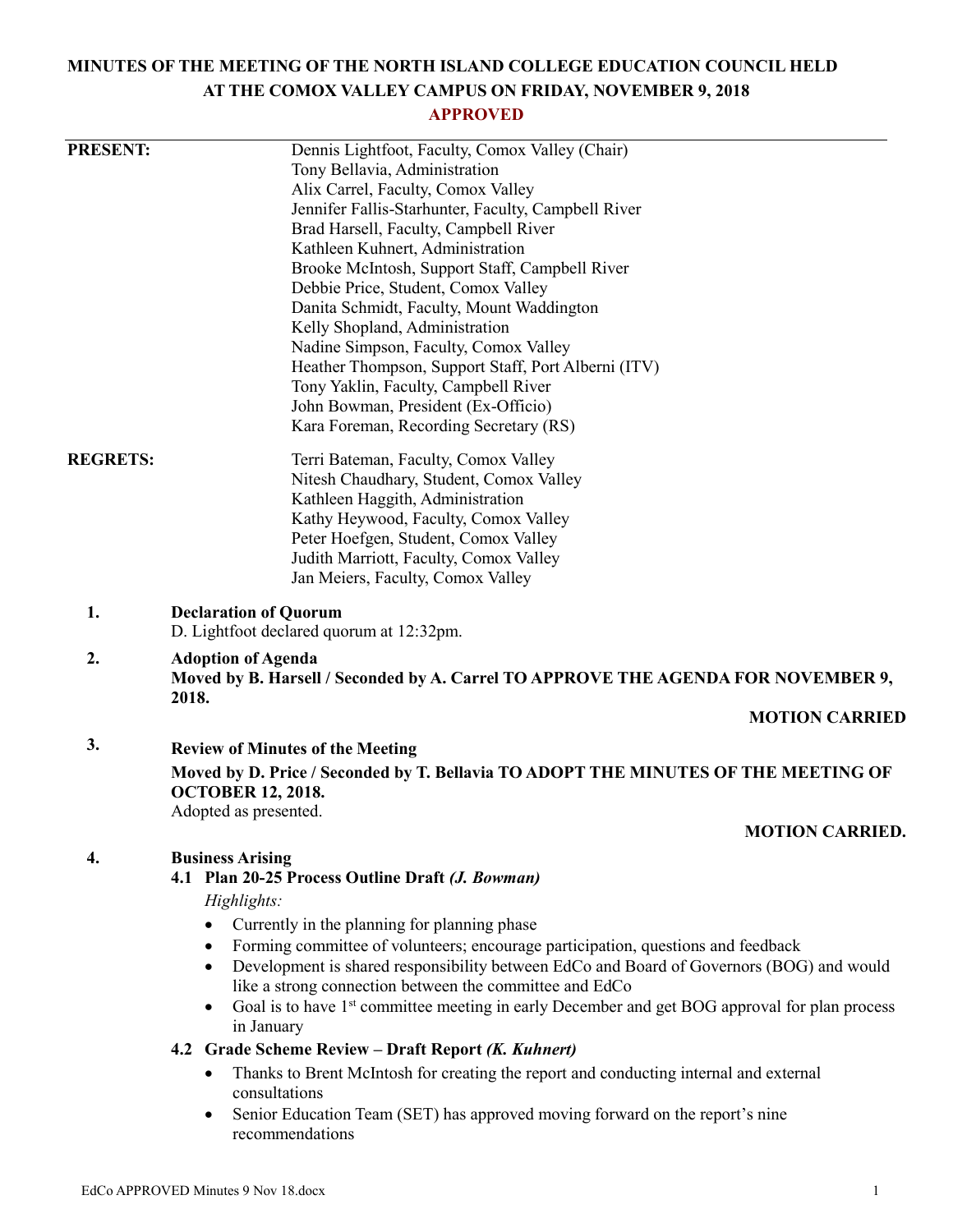- *Main issue:* NIC grade scheme is out of sync with other institutions and causing transfer problems for students, especially in competitive programs
- Our grade scheme was last updated in 2004 to align with UVic and VIU but is no longer aligned *Recommendations:*
- Review current VIU grade scales
- Remove percentages from NIC transcripts
- Update our current processes so less cumbersome
- Begin process in 2019 for implementation in Fall 2020

Asking for EdCo's support to move to implementation of phase two by June 2019

# **MOVED by K. Kuhnert / Seconded by D. Schmidt TO ADOPT THE REPORT AND MOVE TO VIU'S GRADE SCHEME.**

#### *Discussion:*

Process will include going through each program and details will come to EdCo for final approval

#### **MOTION CARRIED.**

#### **4.3 (Preliminary) Research Findings on Using Sliding Scales** *(K. Kuhnert)*

- No problems with transferability of English courses
- *UBC's approach (per Peter Arthur)*
	- o Recommends a focus on learning outcomes, not on grade scales
	- o Course outlines must define specifics, but not necessary on Authorized Course Descriptions
	- o Should allow flexibility for individual pedagogical approaches while ensuring learning outcomes are met

*Discussion:*

- Concern was expressed about the impact on student's choices as they don't get course outlines until the 1<sup>st</sup> day of class. Some institutions post course outlines early but we're not there yet. This is something to work toward.
- It's important for faculty to have flexibility and it should be up to individual departments to determine when using a sliding scale is appropriate. EdCo will still need to look at individual submissions as there are no specifics in policy yet.
- It's not necessary to have policy on ranges if meeting other policy requirements; i.e. No assignment worth more than 40%, and evaluations not less than 20% provided before the course drop date.

#### **4.4 Postponed curriculum items from 12 October 2018**

*(Requested revisions and Item #s are listed on 12 October Curriculum minutes.)*

**4.4.1 Course Revision** – GEO 111 Environment, Society and Sustainability

#### **Moved by K. Haggith / Seconded by T. Bellavia TO APPROVE THE COURSE REVISION.**

# **EFFECTIVE/START DATE: FA 2019**

*Discussion:* None.

#### **MOTION CARRIED/1 OPPOSED.**

#### **4.4.2 ITEMS 4.4.2 & 4.4.3 were taken together**

**New Program –** Culinary Business Operations Advanced Diploma and **New Course** – PCA 313 Cooperative Education Work Term

#### **Moved by T. Bellavia / Seconded by N. Simpson TO APPROVE THE NEW PROGRAM AND THE NEW COURSE.**

# **EFFECTIVE/START DATE: FA 2019**

*Discussion:* Re: PCA 313 Once curriculum is approved and delivered once, course will go for articulation for coop designation. Hours have to meet the criteria.

#### **MOTION CARRIED/2 OPPOSED.**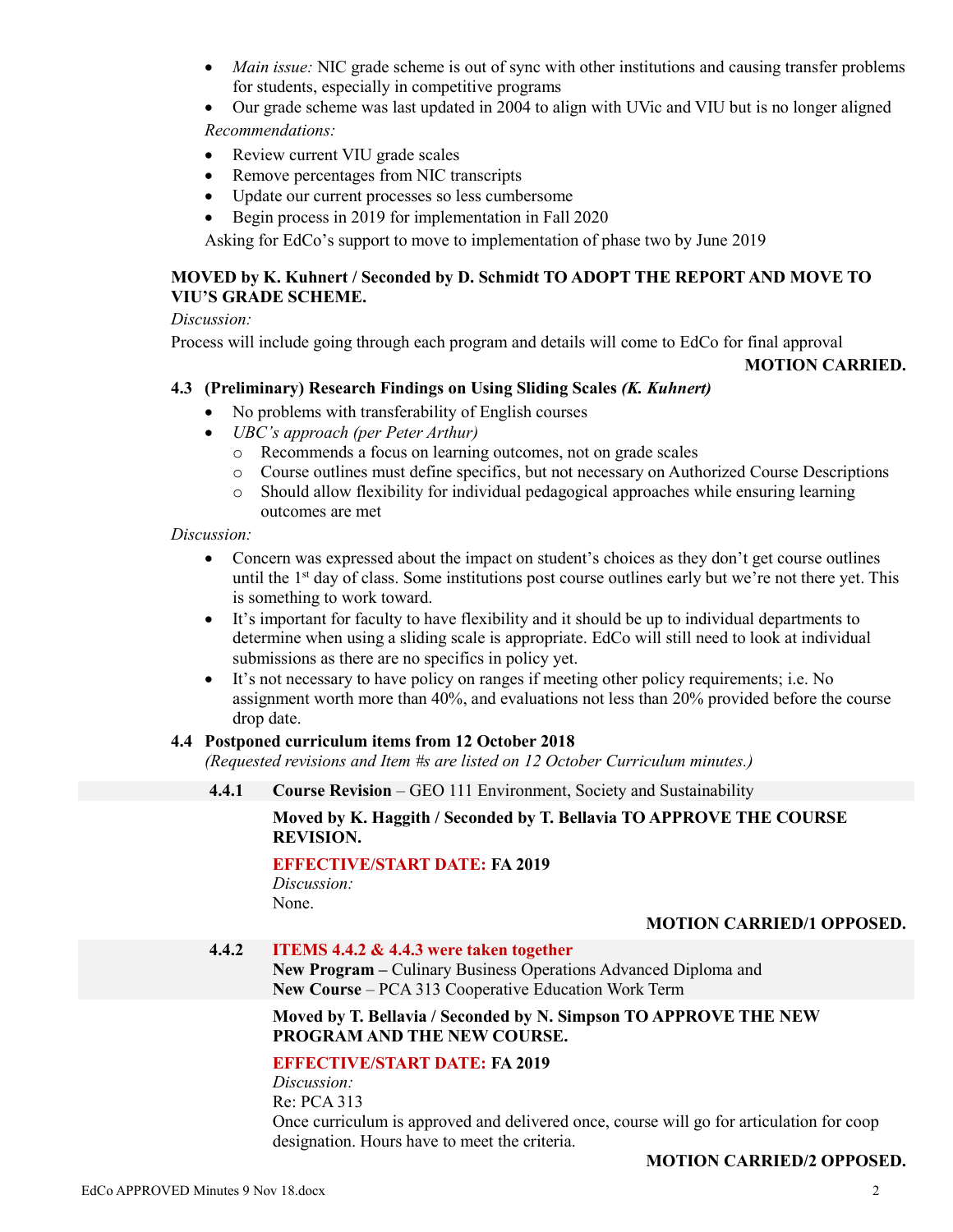**4.4.4 Course Revision** – CHE 051 College Preparatory Chemistry I

#### **Moved by D. Price / Seconded by D. Schmidt TO APPROVE THE NEW COURSE**

**EFFECTIVE/START DATE: FA 2019**

*Discussion:* Department decided on a single grade scheme.

**MOTION CARRIED.**

#### **5. Committee Reports**

- **5.1** *Education Council Chair Update/Information* D. Lightfoot reviewed his report; there were no questions
- **5.2** *Planning and Standards Committee* Minutes of 19 Oct 2018 **Moved by K. Kuhnert / Seconded by T. Bellavia TO APPROVE REVISION TO POLICY 3-07 NEW PROGRAM APPROVAL, EFFECTIVE IMMEDIATELY.** *Discussion:* None.
	- **MOTION CARRIED.**

- **5.3** *Fast Track Committee -* No meeting
- **5.4** *Curriculum Committee*

Minutes of 26 Oct 2018

**5.4.1 Program Revision –** Automotive Service Technician Harmonized Certificate

#### **Moved by K. Haggith / Seconded by A. Carrel TO APPROVE THE PROGRAM REVISION.**

#### **EFFECTIVE/START DATE: FA 2019**

*Discussion:*

Clarification of admission requirements. It was noted that faculty were not consulted about these changes.

**Recommended Revisions: (RS)**

*Admission Requirements*

• Remove MAT 055

#### **MOTION CARRIED.**

**5.4.2 Program Revision –** Aircraft Structures Technician (AME-S)

**Moved by K. Haggith / Seconded by B. Harsell TO APPROVE THE PROGRAM REVISION AS PRESENTED.**

# **EFFECTIVE/START DATE: FA 2019**

*Discussion:* Re: Admission Requirements

**MOTION DEFEATED Moved by K. Haggith / Seconded by K. Kuhnert TO APPROVE THE PROGRAM REVISION AS AMENDED.**

#### **Recommended Revisions: (RS)**

*Admission Requirements*

• Remove MAT 055

#### **MOTION CARRIED.**

**5.4.3 Program Revision –** Carpentry Foundation Harmonized Certificate

**Moved by K. Haggith / Seconded by K. Shopland TO APPROVE THE PROGRAM REVISION AS PRESENTED.**

#### **EFFECTIVE/START DATE: FA 2019**

*Discussion:* Re: Admission Requirements

#### **MOTION DEFEATED**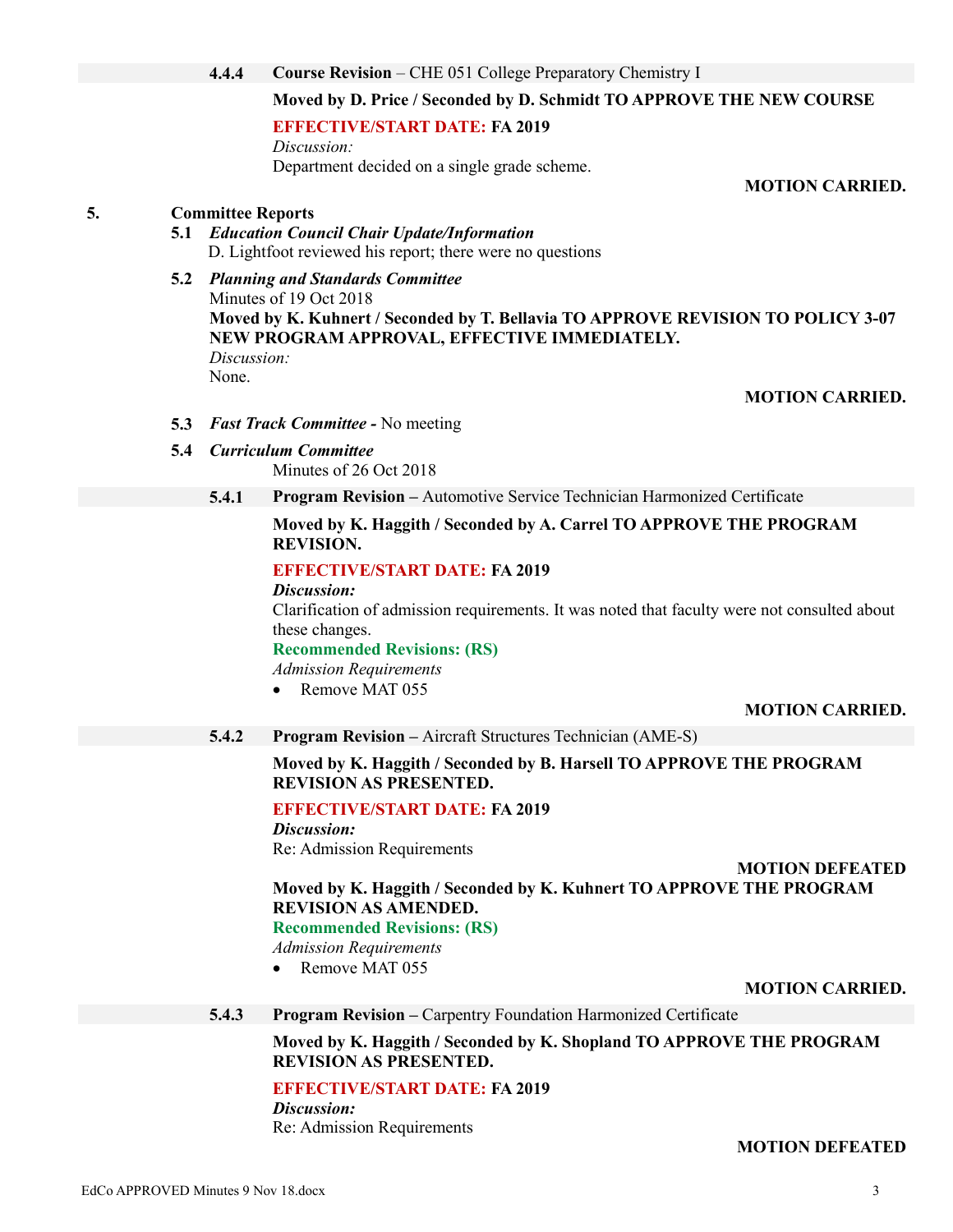**Moved by K. Haggith / Seconded by B. McIntosh TO APPROVE THE PROGRAM REVISION AS AMENDED.**

**Recommended Revisions: (RS)**

*Admission Requirements*

• Remove MAT 055

**MOTION CARRIED.**

**5.4.4 Program Revision –** Heavy Mechanical Foundation

**Moved by K. Haggith / Seconded by K. Kuhnert TO APPROVE THE PROGRAM REVISION AS PRESENTED.**

#### **EFFECTIVE/START DATE: FA 2019**

*Discussion:* Re: Admission Requirements

# **Moved by K. Haggith / Seconded by T. Bellavia TO APPROVE THE PROGRAM REVISION AS AMENDED.**

**Recommended Revisions: (RS)**

*Admission Requirements*

• Remove MAT 055

**MOTION CARRIED.**

**MOTION DEFEATED**

**5.4.5 Program Revision –** Joinery/Cabinetmaking Foundation

**Moved by K. Haggith / Seconded by K. Kuhnert TO APPROVE THE PROGRAM REVISION AS PRESENTED.**

#### **EFFECTIVE/START DATE: FA 2019**

*Discussion:* Re: Admission Requirements

**MOTION DEFEATED**

# **Moved by B. Harsell / Seconded by T. Bellavia TO APPROVE THE PROGRAM REVISION AS AMENDED.**

**Recommended Revisions: (RS)**

*Admission Requirements*

• Remove MAT 055

#### **MOTION CARRIED/ OPPOSITION 2.**

**5.4.6 Program Revision –** Welder Foundation Harmonized Certificate

**Moved by K. Haggith / Seconded by K. Kuhnert TO APPROVE THE PROGRAM REVISION AS PRESENTED.**

#### **EFFECTIVE/START DATE: FA 2019**

*Discussion:* Re: Admission Requirements

**MOTION DEFEATED**

**Moved by B. Harsell / Seconded by B. McIntosh TO APPROVE THE PROGRAM REVISION AS AMENDED. Recommended Revisions: (RS)**

*Admission Requirements*

• Remove MAT 055

#### **MOTION CARRIED/OPPOSITION 2.**

- **5.4.7 Items 5.4.7 & 5.4.8 were taken together**
- **& Course Revisions –** FIN 100 Introduction to Art History and Visual Culture I and
- **5.4.8** FIN 101 Introduction to Art History and Visual Culture II

**Moved by K. Haggith / Seconded by D. Price TO APPROVE THE COURSE REVISIONS.**

**EFFECTIVE/START DATE: FA 2019** *Discussion:*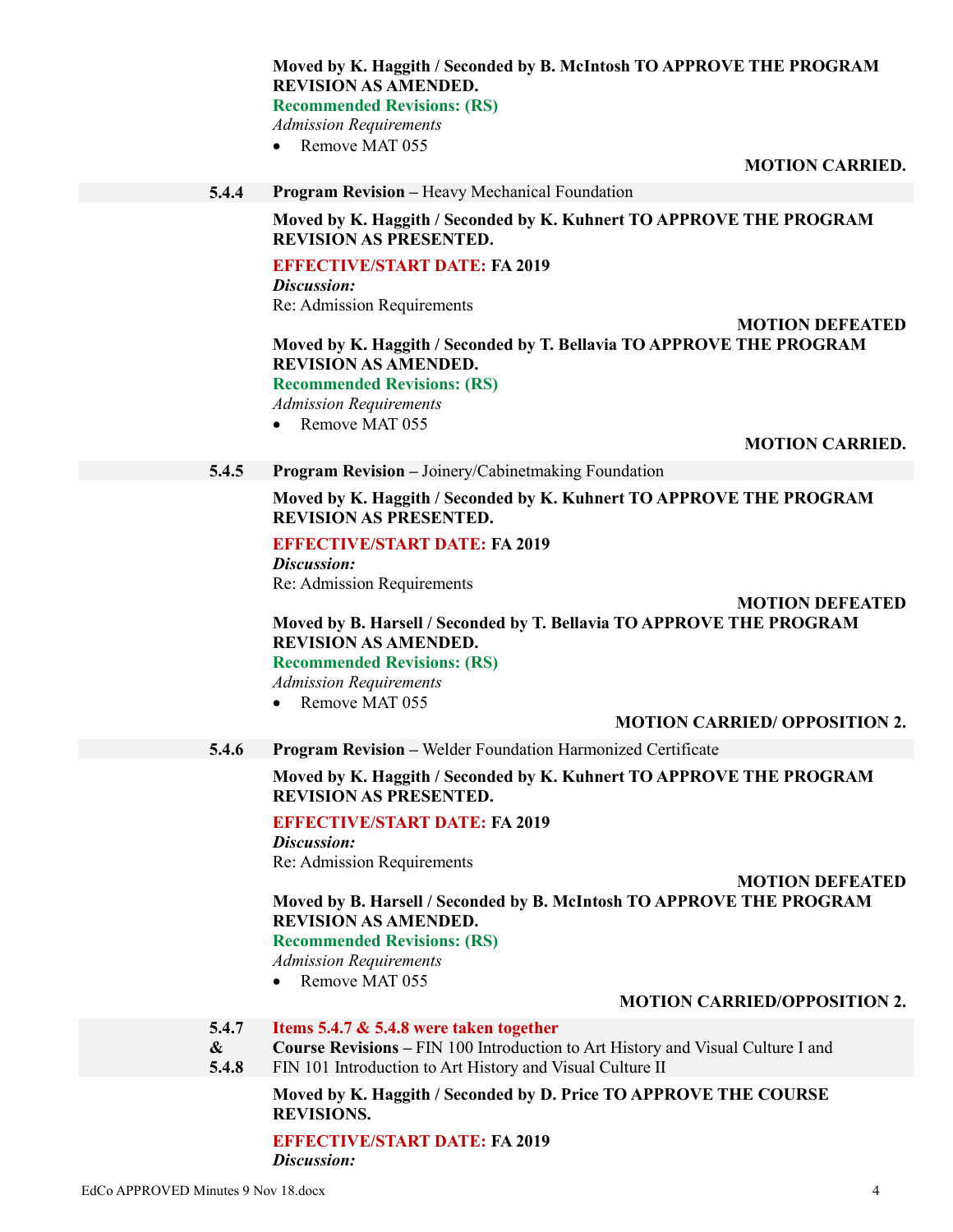|                                     | 5.4.9<br>$\boldsymbol{\&}$<br>5.4.10  | Items 5.4.9 $\&$ 5.4.10 were taken together<br>Course Revisions - FIN 110 Drawing & 2Dimensional Language I and<br>FIN 111 Drawing & 2Dimensional Language II                      |                        |
|-------------------------------------|---------------------------------------|------------------------------------------------------------------------------------------------------------------------------------------------------------------------------------|------------------------|
|                                     |                                       | Moved by K. Haggith / Seconded by T. Bellavia TO APPROVE THE COURSE<br><b>REVISIONS.</b>                                                                                           |                        |
|                                     |                                       | <b>EFFECTIVE/START DATE: FA 2019</b><br>Discussion:                                                                                                                                |                        |
|                                     |                                       | None                                                                                                                                                                               | <b>MOTION CARRIED.</b> |
|                                     | 5.4.11                                | <b>Course Revision – FIN 115 Introduction to Printmaking</b>                                                                                                                       |                        |
|                                     |                                       | Moved by K. Haggith / Seconded by N. Simpson TO APPROVE THE COURSE<br><b>REVISION.</b>                                                                                             |                        |
|                                     |                                       | <b>EFFECTIVE/START DATE: FA 2019</b><br>Discussion:                                                                                                                                |                        |
|                                     |                                       | None                                                                                                                                                                               | <b>MOTION CARRIED.</b> |
|                                     | 5.4.12<br>$\boldsymbol{\&}$<br>5.4.13 | Items 5.4.12 $\&$ 5.4.13 were taken together<br>Course Revisions - FIN 130 Foundation Studio in 3-D Materials and Design and<br>FIN 131 Foundation Studio in 3-D Objects and Space |                        |
|                                     |                                       | Moved by K. Haggith / Seconded by B. McIntosh TO APPROVE THE COURSE<br><b>REVISIONS.</b>                                                                                           |                        |
|                                     |                                       | <b>EFFECTIVE/START DATE: FA 2019</b><br>Discussion:<br>None                                                                                                                        |                        |
|                                     |                                       |                                                                                                                                                                                    | <b>MOTION CARRIED.</b> |
|                                     | 5.4.14                                | <b>Course Revision – FIN 135 Introduction to Ceramics</b>                                                                                                                          |                        |
|                                     |                                       | Moved by K. Haggith / Seconded by D. Price TO APPROVE THE COURSE<br><b>REVISION.</b>                                                                                               |                        |
|                                     |                                       | <b>EFFECTIVE/START DATE: FA 2019</b><br>Discussion:                                                                                                                                |                        |
|                                     |                                       | None                                                                                                                                                                               | <b>MOTION CARRIED.</b> |
|                                     | 5.4.15                                | <b>Course Revision - FIN 140 Creative Processes</b>                                                                                                                                |                        |
|                                     |                                       | Moved by K. Haggith / Seconded by J. Fallis Starhunter TO APPROVE THE<br><b>COURSE REVISION.</b>                                                                                   |                        |
|                                     |                                       | <b>EFFECTIVE/START DATE: FA 2019</b><br>Discussion:                                                                                                                                |                        |
|                                     |                                       | None                                                                                                                                                                               |                        |
|                                     |                                       |                                                                                                                                                                                    | <b>MOTION CARRIED.</b> |
|                                     | 5.4.16                                | <b>Course Revision – FIN 145 Introduction to Photography</b>                                                                                                                       |                        |
|                                     |                                       | Moved by K. Haggith / Seconded by A. Carrel TO APPROVE THE COURSE<br><b>REVISION.</b>                                                                                              |                        |
|                                     |                                       | <b>EFFECTIVE/START DATE: FA 2019</b><br>Discussion:<br>None                                                                                                                        |                        |
|                                     |                                       |                                                                                                                                                                                    | <b>MOTION CARRIED.</b> |
|                                     | 5.4.17<br>$\boldsymbol{\&}$           | Items 5.4.17 $\&$ 5.4.18 were taken together<br>Course Revisions - FIN 200 Video & Sound 1 and                                                                                     |                        |
| EdCo APPROVED Minutes 9 Nov 18.docx |                                       |                                                                                                                                                                                    | 5                      |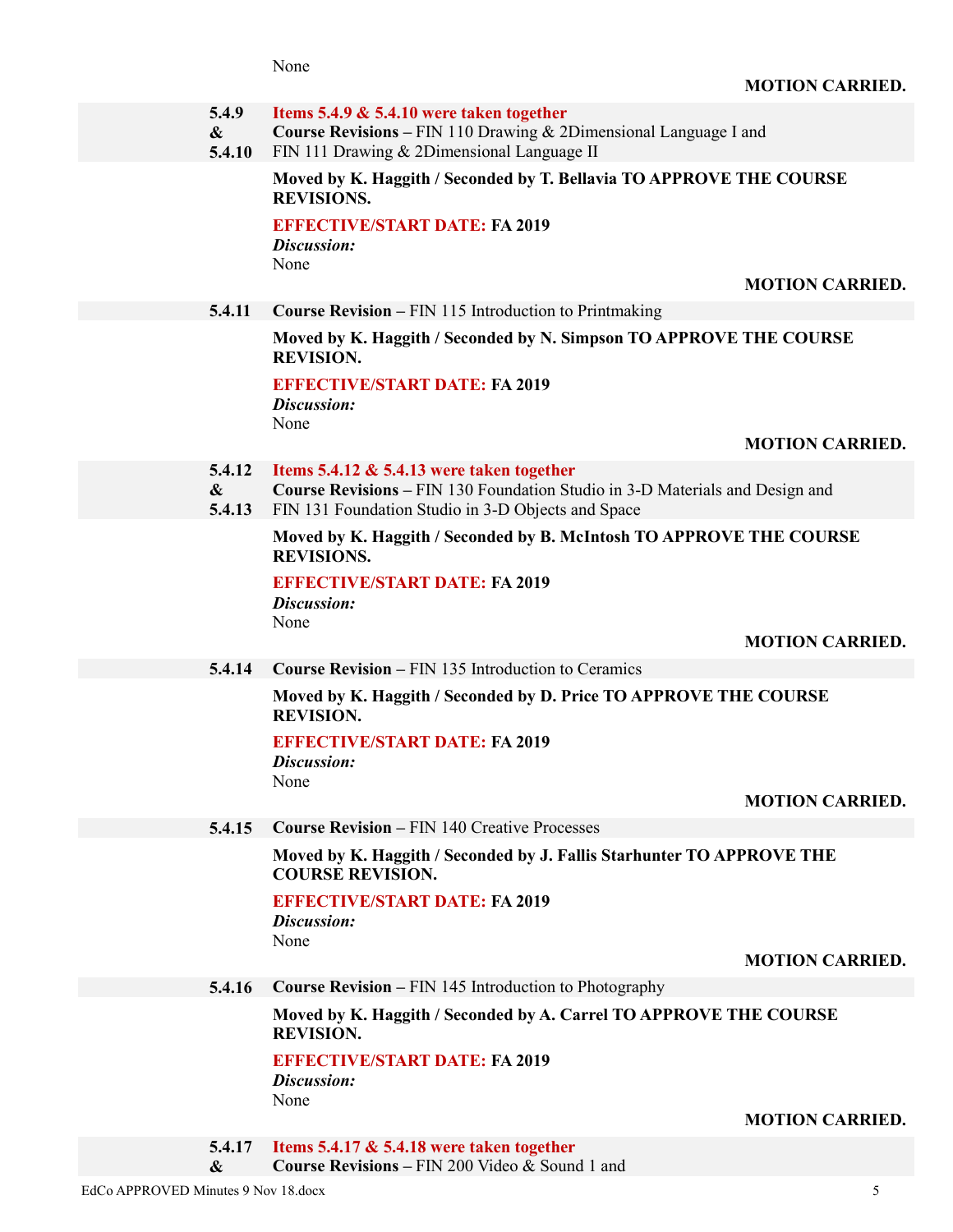#### **Moved by K. Haggith / Seconded by T. Bellavia TO APPROVE THE COURSE REVISIONS.**

**EFFECTIVE/START DATE: FA 2019**

*Discussion:* As noted below **Recommended Revisions: (RS)** *Prerequisites* Remove "or equivalent"

**MOTION CARRIED.**

- **5.4.19 Items 5.4.19 & 5.4.20 were taken together**
- **& Course Revisions –** FIN 210 Drawing & 2Dimensional Language III and
- **5.4.20** FIN 211 Drawing & 2Dimensional Language IV

#### **Moved by K. Haggith / Seconded by A. Carrel TO APPROVE THE COURSE REVISIONS.**

**EFFECTIVE/START DATE: FA 2019**

*Discussion:* None

#### **MOTION CARRIED.**

- **5.4.21 Items 5.4.21 & 5.4.22 were taken together**
- **& Course Revisions –** FIN 215 Intaglio Printmaking and
- **5.4.22** FIN 217 Serigraph Printmaking

#### **Moved by K. Haggith / Seconded by T. Bellavia TO APPROVE THE COURSE REVISIONS.**

**EFFECTIVE/START DATE: FA 2019** *Discussion:* None

#### **MOTION CARRIED.**

#### **5.4.23 Items 5.4.23 & 5.4.24 were taken together**

- **& Course Revisions –** FIN 230 Sculpture and Integrated Art Practices I and
- **5.4.24** FIN 231 Sculpture and Integrated Art Practices II

#### **Moved by K. Haggith / Seconded by J. Fallis Starhunter TO APPROVE THE COURSE REVISIONS.**

# **EFFECTIVE/START DATE: FA 2019**

*Discussion:*

None

#### **MOTION CARRIED.**

- **5.4.25 Items 5.4.25 & 5.4.26 were taken together**
- **& Course Revisions –** FIN 235 3-Dimensional Applications (Ceramics I) and
- **5.4.26** FIN 236 3-Dimensional Applications (Ceramics II)

#### **Moved by K. Haggith / Seconded by A. Carrel TO APPROVE THE COURSE REVISIONS.**

# **EFFECTIVE/START DATE: FA 2019**

*Discussion:* None

#### **MOTION CARRIED.**

**5.4.27 Course Revision –** FIN 245 Photography II

# **Moved by K. Haggith / Seconded by J. Fallis Starhunter TO APPROVE THE COURSE REVISION.**

#### **EFFECTIVE/START DATE: FA 2019**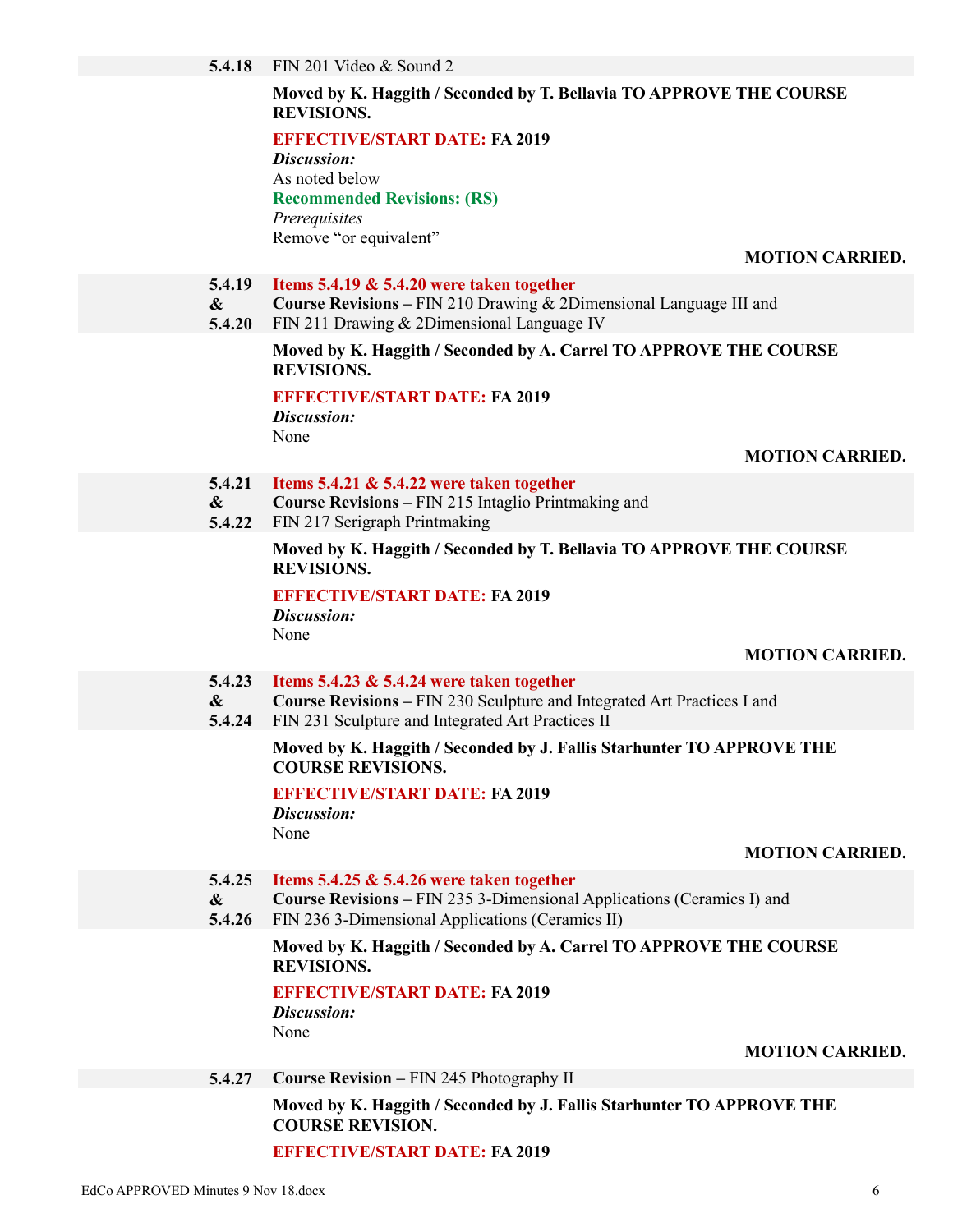*Discussion:* None

**5.4.28 Course Revision –** FIN 250 Modern Art History

**Moved by K. Haggith / Seconded by K. Kuhnert TO APPROVE THE COURSE REVISION.**

**EFFECTIVE/START DATE: FA 2019** *Discussion:*

None

**-**

**MOTION CARRIED.**

#### **5.4.29 Items 5.4.29 - 5.4.35 were taken together**

- **Course Revisions –** FIN 291 Directed Independent Study: Ceramics,
- **5.4.35** FIN 292 Directed Independent Study: Drawing, FIN 293 Directed Independent Study: Painting, FIN 294 Directed Independent Study: Printmaking, FIN 296 Directed Independent Study: Photography, FIN 297 Directed Independent Study: Sculpture and FIN 298 Directed Independent Study: Mixed Media

#### **Moved by K. Haggith / Seconded by N. Simpson TO APPROVE THE COURSE REVISIONS.**

#### **EFFECTIVE/START DATE: FA 2019**

*Discussion:* None

#### **MOTION CARRIED.**

#### **BREAK**

**5.4.36 Program Revision – Interactive Media Communication Design Diploma**

**Moved by K. Haggith / Seconded by B. Harsell TO APPROVE THE PROGRAM REVISION.**

#### **EFFECTIVE/START DATE: FA 2019**

#### *Discussion:*

CC advised EdCo that Marketing is changing program names from what is on credential creating confusion when revisions are made on calendar pages.

Also noted that Marketing is listing program length as 1 year when it is actually 8 months. CC recommends EdCo discussion regarding Marketing's processes related to EdCo approvals.

#### **Recommended Revisions: (RS)**

*Program Requirements*

- ENG 122 OR 127 on same line (confirmed w dept.)
- Add "or ENG 166"

#### **MOTION CARRIED.**

**5.4.37 Program Revision – Interactive Media Advanced Communication and Interactive Design Diploma**

#### **Moved by K. Haggith / Seconded by D. Price TO APPROVE THE PROGRAM REVISION.**

#### **EFFECTIVE/START DATE: FA 2019**

*Discussion:*

As noted below.

# **Recommended Revisions: (RS)**

*Program Requirements*

- ENG 122 OR 127 on same line (confirmed w dept.)
- Add "or ENG 166"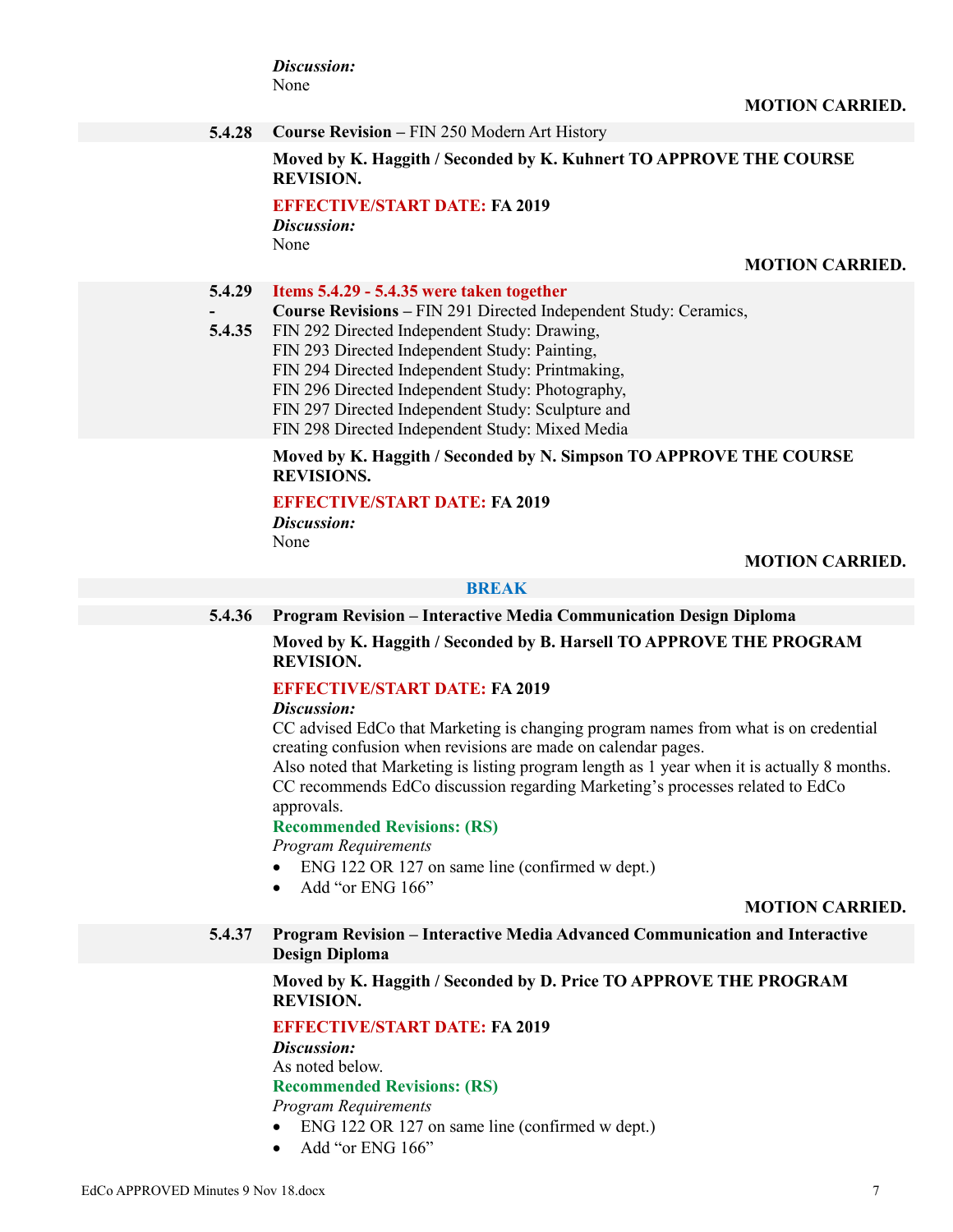**5.4.38 Program Revision – Interactive Media Web and Mobile Application Development Diploma**

**Moved by K. Haggith / Seconded by K. Shopland TO APPROVE THE PROGRAM REVISION.**

**EFFECTIVE/START DATE: FA 2019**

*Discussion:*

As noted below.

**Recommended Revisions: (RS)**

*Program Requirements*

- ENG 122 OR 127 on same line (confirmed w dept.)
- $\bullet$  Add "or ENG 166"

#### **MOTION CARRIED.**

#### **5.4.39 Course Revision – IMG 100 Introduction to PHP**

**Moved by K. Haggith / Seconded by T. Yaklin TO APPROVE THE COURSE REVISION.**

**EFFECTIVE/START DATE: FA 2019**

*Discussion:* None

#### **MOTION CARRIED.**

- **5.4.40 Items 5.4.40 & 5.4.41 were taken together**
- **& Course Revision – IMG 102 Computer Graphics 1 and**
- **5.4.41 IMG 103 Computer Graphics 2**

**Moved by K. Haggith / Seconded by D. Price TO APPROVE THE COURSE REVISIONS.**

**EFFECTIVE/START DATE: FA 2019** *Discussion:* None

#### **MOTION CARRIED.**

**5.4.42 Course Revision – IMG 105 Communication Design I**

**Moved by K. Haggith / Seconded by K. Kuhnert TO APPROVE THE COURSE REVISION.**

#### **EFFECTIVE/START DATE: FA 2019**

*Discussion:* None

#### **MOTION CARRIED.**

**5.4.43 Course Revision – IMG 110 HTML and CSS**

**Moved by K. Haggith / Seconded by K. Shopland TO APPROVE THE COURSE REVISION.**

#### **EFFECTIVE/START DATE: FA 2019**

*Discussion:* None

#### **MOTION CARRIED.**

**5.4.44 Course Revision – IMG 111 Introduction to JavaScript**

**Moved by K. Haggith / Seconded by K. Kuhnert TO APPROVE THE COURSE REVISION.**

#### **EFFECTIVE/START DATE: FA 2019**

*Discussion:* None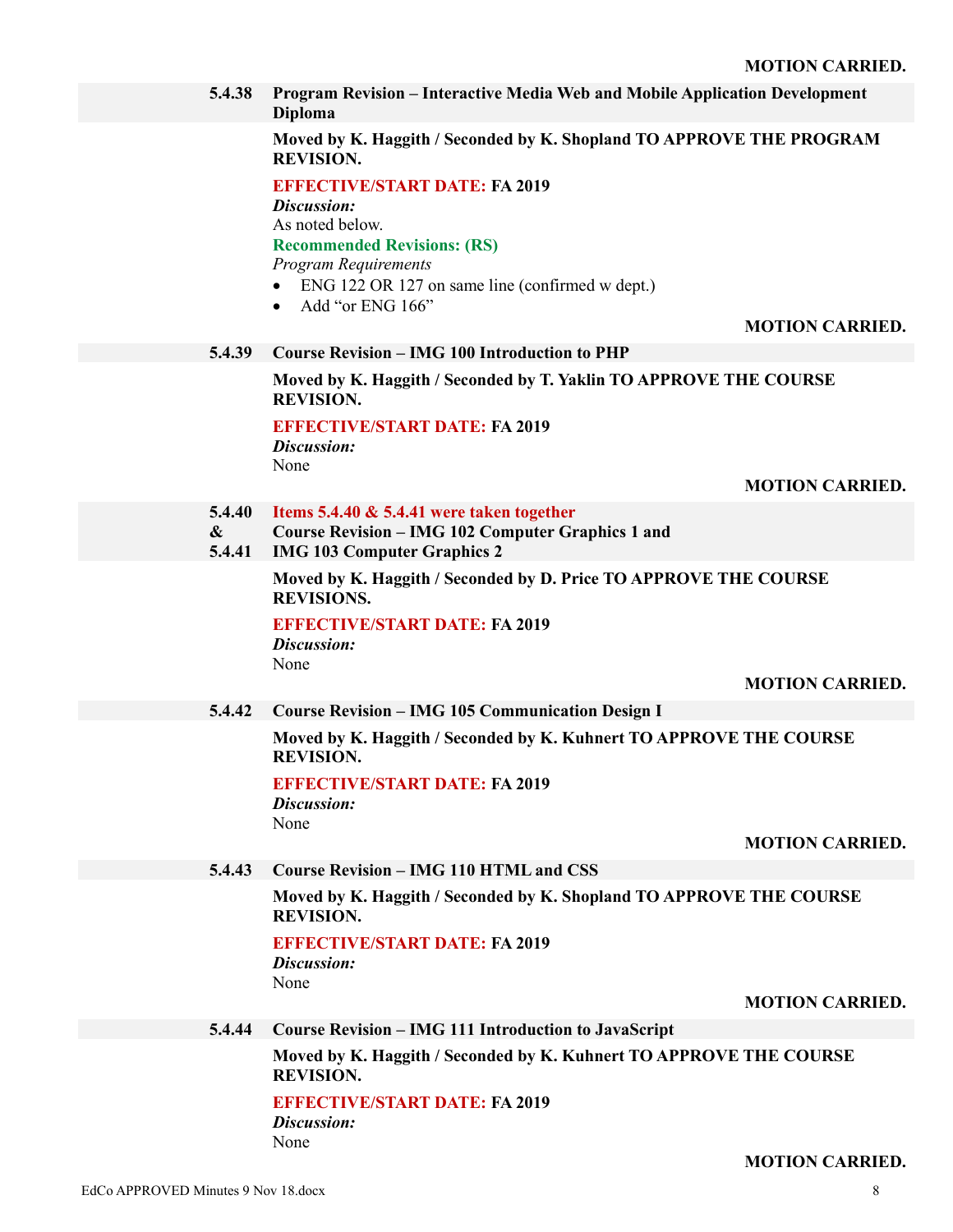| 5.4.45 | <b>Course Revision – IMG 112 Typography</b>                                                                                     |
|--------|---------------------------------------------------------------------------------------------------------------------------------|
|        | Moved by K. Haggith / Seconded by B. Harsell TO APPROVE THE COURSE<br><b>REVISION.</b>                                          |
|        | <b>EFFECTIVE/START DATE: FA 2019</b><br>Discussion:                                                                             |
|        | None                                                                                                                            |
|        | <b>MOTION CARRIED.</b>                                                                                                          |
| 5.4.46 | <b>Course Revision - IMG 130 Project Management</b>                                                                             |
|        | Moved by K. Haggith / Seconded by K. Kuhnert TO APPROVE THE COURSE<br><b>REVISION.</b>                                          |
|        | <b>EFFECTIVE/START DATE: FA 2019</b>                                                                                            |
|        | Discussion:<br>Course code change will require program revision and changes to related prerequisites.<br><b>MOTION CARRIED.</b> |
| 5.4.47 | Course Revision - IMG 204 Introduction to Programming in Swift                                                                  |
|        | Moved by K. Haggith / Seconded by D. Price TO APPROVE THE COURSE                                                                |
|        | <b>REVISION.</b>                                                                                                                |
|        | <b>EFFECTIVE/START DATE: FA 2019</b><br>Discussion:                                                                             |
|        | None                                                                                                                            |
|        | <b>MOTION CARRIED.</b>                                                                                                          |
| 5.4.48 | <b>Course Revision - IMG 208 Communication Design II</b>                                                                        |
|        | Moved by K. Haggith / Seconded by B. Harsell TO APPROVE THE COURSE<br><b>REVISION.</b>                                          |
|        | <b>EFFECTIVE/START DATE: FA 2019</b>                                                                                            |
|        | Discussion:<br>None                                                                                                             |
|        | <b>MOTION CARRIED.</b>                                                                                                          |
| 5.4.49 | <b>Course Revision - IMG 209 User Experience and Interface Design</b>                                                           |
|        | Moved by K. Haggith / Seconded by B. Harsell TO APPROVE THE COURSE<br><b>REVISION.</b>                                          |
|        | <b>EFFECTIVE/START DATE: FA 2019</b>                                                                                            |
|        | Discussion:                                                                                                                     |
|        | None<br><b>MOTION CARRIED.</b>                                                                                                  |
| 5.4.50 | <b>Course Revision - IMG 210 Content Management Systems</b>                                                                     |
|        | Moved by K. Haggith / Seconded by J. Fallis Starhunter TO APPROVE THE                                                           |
|        | <b>COURSE REVISION.</b>                                                                                                         |
|        | <b>EFFECTIVE/START DATE: FA 2019</b><br>Discussion:                                                                             |
|        | None                                                                                                                            |
|        | <b>MOTION CARRIED.</b>                                                                                                          |
| 5.4.51 | <b>Course Revision - IMG 212 Advanced CSS</b>                                                                                   |
|        | Moved by K. Haggith / Seconded by T. Bellavia TO APPROVE THE COURSE<br><b>REVISION.</b>                                         |
|        | <b>EFFECTIVE/START DATE: FA 2019</b>                                                                                            |
|        | Discussion:<br>None                                                                                                             |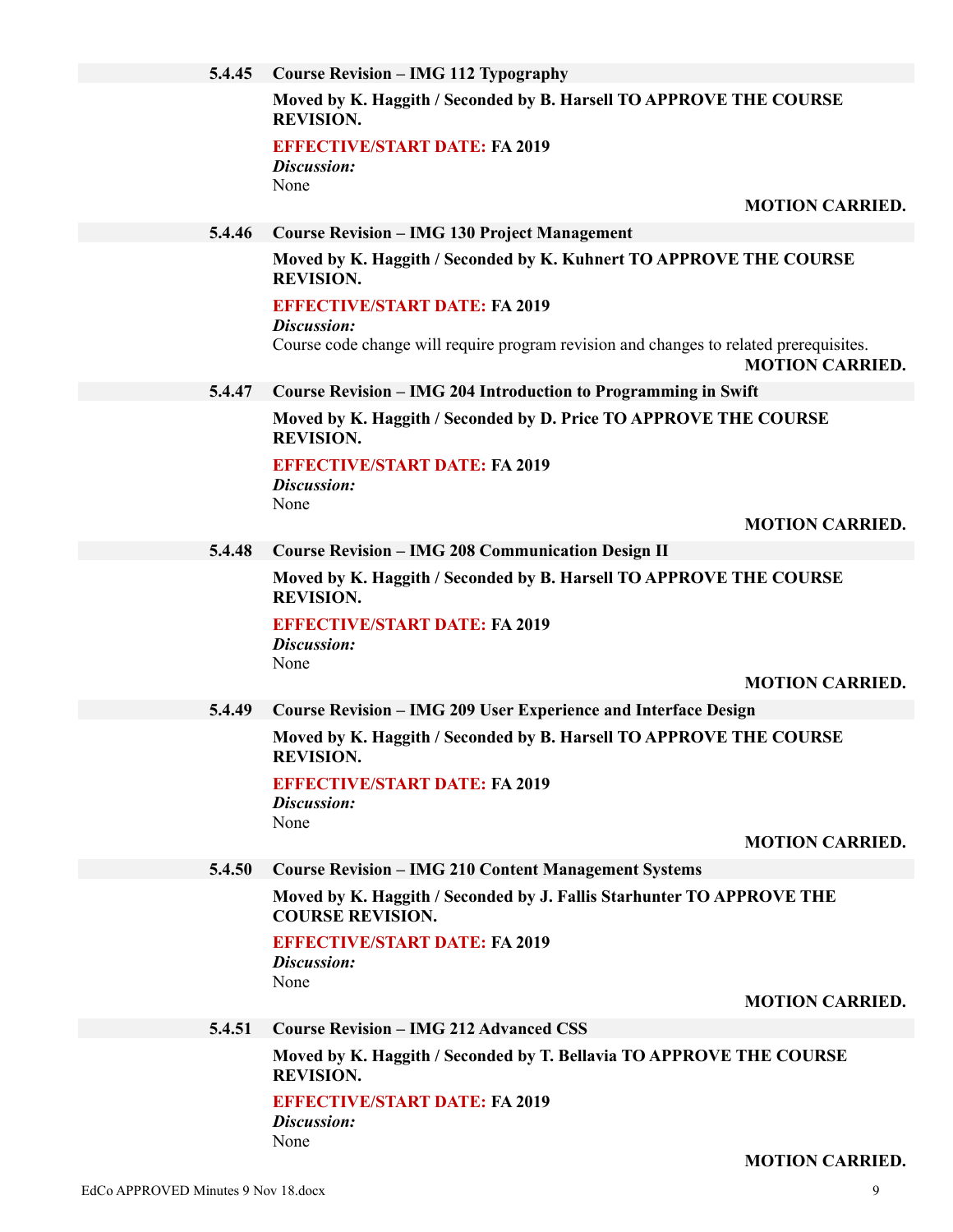| 5.4.52 | <b>Course Revision – IMG 214 iOS Application Development</b>                                                                                                                                                |  |
|--------|-------------------------------------------------------------------------------------------------------------------------------------------------------------------------------------------------------------|--|
|        | Moved by K. Haggith / Seconded by N. Simpson TO APPROVE THE COURSE<br><b>REVISION.</b>                                                                                                                      |  |
|        | <b>EFFECTIVE/START DATE: FA 2019</b><br>Discussion:                                                                                                                                                         |  |
|        | None<br><b>MOTION CARRIED.</b>                                                                                                                                                                              |  |
| 5.4.53 | <b>Course Revision - IMG 215 Android Application Development</b>                                                                                                                                            |  |
|        | Moved by K. Haggith / Seconded by T. Bellavia TO APPROVE THE COURSE<br><b>REVISION.</b>                                                                                                                     |  |
|        | <b>EFFECTIVE/START DATE: FA 2019</b>                                                                                                                                                                        |  |
|        | Discussion:<br>As noted below.                                                                                                                                                                              |  |
|        | <b>Recommended Revisions: (RS)</b>                                                                                                                                                                          |  |
|        | <b>Student Evaluation</b>                                                                                                                                                                                   |  |
|        | Add 's' to assessments<br><b>MOTION CARRIED.</b>                                                                                                                                                            |  |
| 5.4.54 | <b>Course Revision – IMG 220 Introduction to Social Media</b>                                                                                                                                               |  |
|        | Moved by K. Haggith / Seconded by A. Carrel TO APPROVE THE COURSE                                                                                                                                           |  |
|        | <b>REVISION.</b>                                                                                                                                                                                            |  |
|        | <b>EFFECTIVE/START DATE: FA 2019</b>                                                                                                                                                                        |  |
|        | Discussion:<br>None                                                                                                                                                                                         |  |
|        | <b>MOTION CARRIED.</b>                                                                                                                                                                                      |  |
| 5.4.55 | <b>Course Revision - IMG 240 Emerging Technologies</b>                                                                                                                                                      |  |
|        | Moved by K. Haggith / Seconded by K. Kuhnert TO APPROVE THE COURSE<br><b>REVISION.</b>                                                                                                                      |  |
|        | <b>EFFECTIVE/START DATE: FA 2019</b><br>Discussion:                                                                                                                                                         |  |
|        |                                                                                                                                                                                                             |  |
|        |                                                                                                                                                                                                             |  |
|        |                                                                                                                                                                                                             |  |
|        | <b>REVISION.</b>                                                                                                                                                                                            |  |
|        | <b>EFFECTIVE/START DATE: FA 2019</b>                                                                                                                                                                        |  |
|        |                                                                                                                                                                                                             |  |
|        | <b>MOTION CARRIED.</b>                                                                                                                                                                                      |  |
| 5.4.57 | <b>Course Revision - IMG 290 Portfolio Project 1</b>                                                                                                                                                        |  |
|        | Moved by K. Haggith / Seconded by B. Harsell TO APPROVE THE COURSE<br><b>REVISION.</b>                                                                                                                      |  |
|        | <b>EFFECTIVE/START DATE: FA 2019</b><br>Discussion:                                                                                                                                                         |  |
|        | None<br><b>MOTION CARRIED.</b>                                                                                                                                                                              |  |
| 5.4.58 | <b>Course Revision - IMG 390 Portfolio Project 2</b>                                                                                                                                                        |  |
|        | Moved by K. Haggith / Seconded by J. Fallis Starhunter TO APPROVE THE                                                                                                                                       |  |
| 5.4.56 | None<br><b>MOTION CARRIED</b><br><b>Course Revision - IMG 250 Applied JavaScript</b><br>Moved by K. Haggith / Seconded by T. Yaklin TO APPROVE THE COURSE<br>Discussion:<br>None<br><b>COURSE REVISION.</b> |  |

**EFFECTIVE/START DATE: FA 2019**